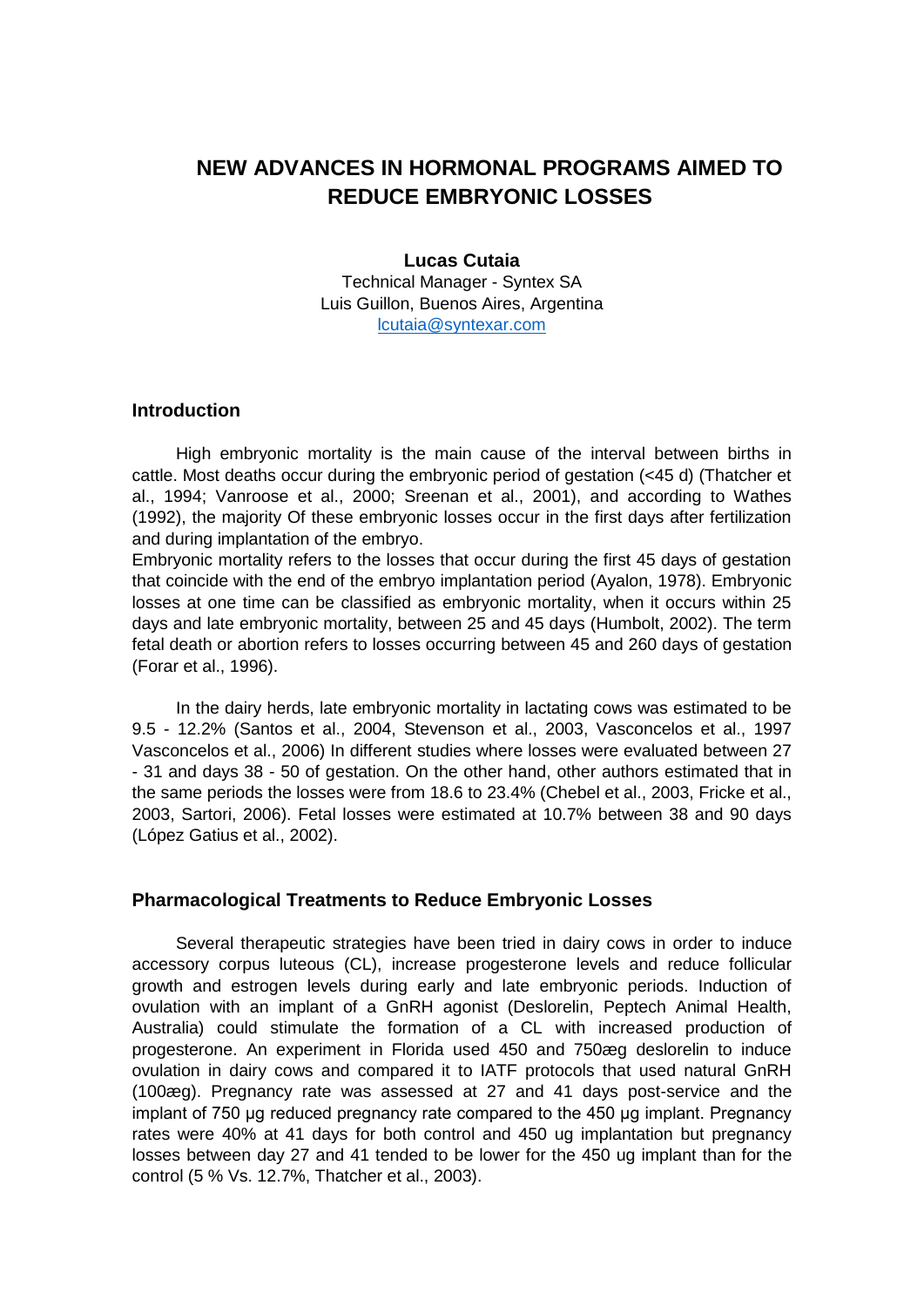One of the most common treatments in research was the application of GnRH either at 5, 7, 11 or 15 days post-AI or a combination of two of these days. In Florida on high production dairy cows a dose of GnRH (100 ug gonadorelin) was administered on days 5 and 15 post-insemination in a 2x2 design (Bartolome et al., 2005). Approximately 800 animals were used and no beneficial effect was found (4% increase in pregnancy at 55 days for day 15 and 3% at day 5 which was not significant) but administration of both (day 5 And 15) reduced the pregnancy rate to 55 days.

The administration of hCG should have better results due to a more potent LH action with a greater effectiveness in forming accessory luteal bodies and greater stimulation of them. In fact, administration of hCG at day 5 post-service increased the number of luteal bodies and plasma progesterone and conception rates at day 28, 45 and 90 and this increase was even more marked in cows losing body condition (Santos et al. Al., 2001).

## **Equine Chorionic Gonadotropin as a Strategy to Minimize Embryonic Loss**

Equine Chorionic Gonadotrophin (eCG) is a complex glycopore with FSH and LH activity. It has a half-life of approximately 40 hours in the cow and persists for more than 10 days in the bloodstream (Murphy and Martinuk, 1991). The eCG stimulates follicular growth through its action of FSH and LH, increases follicle size, also increases progesterone plasma concentrations, thus improving embryonic development and maintenance of pregnancy (Barucelli et al, 2004). Also, eCG can improve pregnancy rates in foot-raised and poor-body cows (Roche et al., 1992). For its part Kastelic, 1999, says that eCG cannot be effective in cows with good body condition.

The use of 400 IU of eCG at the time of removal of the progesterone delivery device resulted in an increase in plasma progesterone concentration and pregnancy rates in foot-raised cows treated during postpartum anestrus (Baruselli et al. Bó et al., 2007).

An experiment in Brazil revealed that eCG treatments produce higher levels of serum progesterone in the next luteal phase, suggesting that eCG stimulates the development of a more competent corpus luteum (CL). This, in turn, may produce an increase in pregnancy rate (Souza et al., 2006). The eCG, makes an accessory CL (Thatcher, 2002). Circulating progesterone was increased in the luteal phase following treatment with eCG, when injected prior to ovulation (Murphy, 1991).

Consequently, generating alternatives to improve strategies to increase circulating progesterone through eCG injection after ovulation could improve embryo survival in Fixed Time Insemination (IATF) protocols.

A series of studies were recently published (Bartolomé 2009) in which the effect of placement was evaluated at a dose of 400 IU of eCG (Novormón) 22 days after AI in dairy cows. The experiment was performed in 4 replicates in different establishments and the percentage of pregnancy achieved at 29 by means of US was evaluated. In Table 1 it can be seen that a replica x treatment interaction was found. In some establishments the use of eCG after AI significantly improved pregnancy rates.

## **Table 1. Effect of treatment with 400 IU of eCG 22 post AI on pregnancy rates (PR) and embryonic losses.**

Replic x Treatment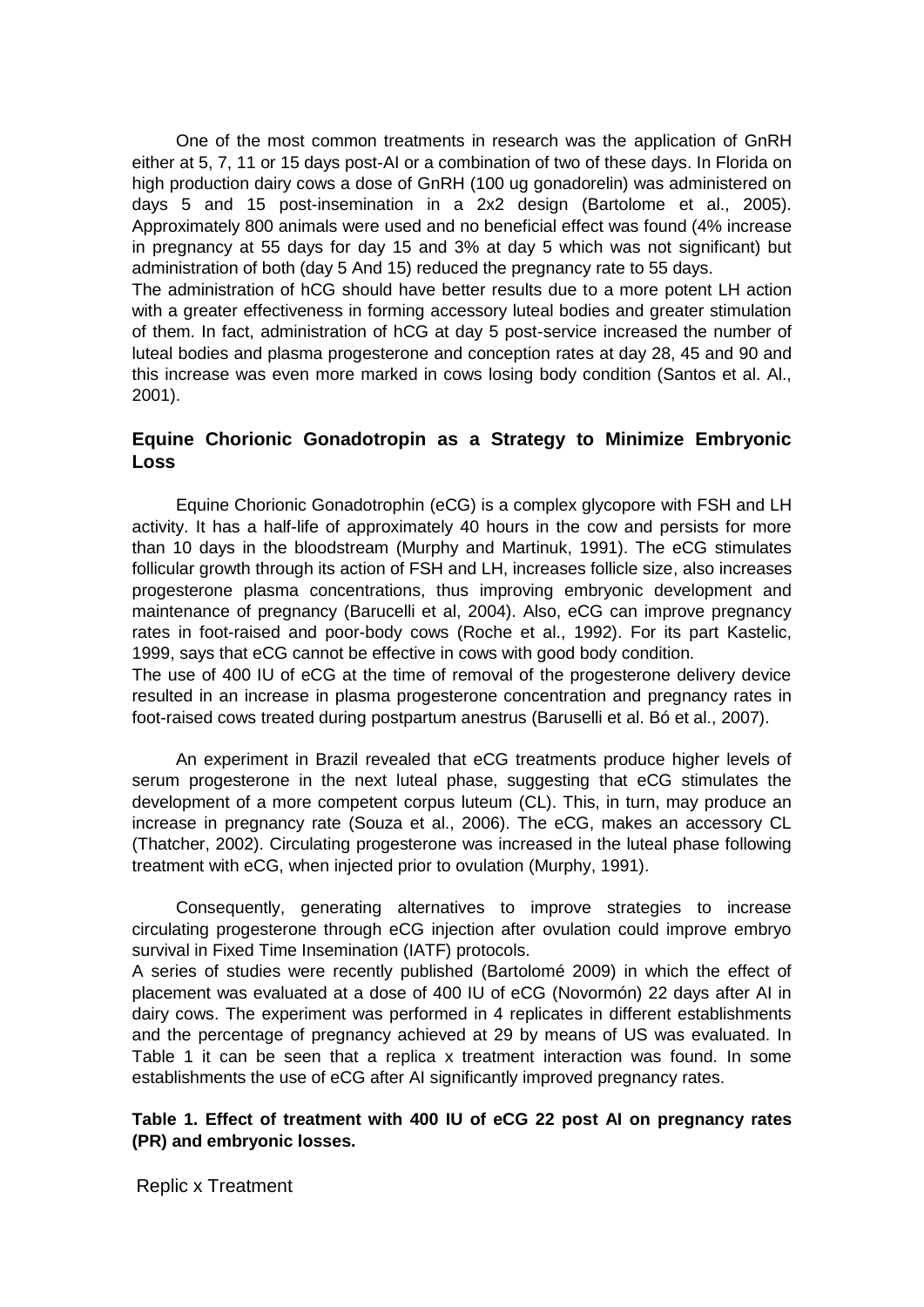|              |         | US Day 29 | US Day 45 |
|--------------|---------|-----------|-----------|
|              |         | 26.5 %    | 20.3%     |
|              | Control | (17/64)   | (13/64)   |
|              |         | 50%       | 48.4%     |
| 1            | eCG     | (31/62)   | (30/62)   |
|              |         | 55%       | 45.0%     |
|              | Control | (11/20)   | (9/20)    |
|              |         | 50%       | 38.9%     |
| $\mathbf{2}$ | eCG     | (9/18)    | (7/18)    |
|              |         | 40,3%     | 27.8%     |
|              | Control | (29/72)   | (20/72)   |
|              |         | 39.0%     | 34.4\$    |
| 3            | eCG     | (25/64)   | (22/64)   |
|              |         | 39.1%     | 34.8%     |
|              | Control | (18/46)   | (16/46)   |
|              |         | 47.7%     | 43.2%     |
| 4            | eCG     | (21/44)   | (19/44)   |

eCG\*Rep (P<0,05)

An effect of the decrease in embryonic mortality after day 29 can also be observed in these results, since in some of the replicates the percentage of pregnancy decreased more in the control group than in the eCG at 45 days.

In another experiment (Vilches, personal communication) we evaluated the use of 400 IU of eCG but in this case applied to the 14 days after IATF. All cows were treated with a standard IATF protocol and were divided to receive or not receive eCG on day 14 pos IATF.

In Table 2 it can be seen that a higher percentage of pregnancy was obtained in the diagnosis of day 33 as well as that the percentages of embryonic death were higher in the cows of the control group than in the eCG group at day 75.

| Table 2. PR in dairy cows treated with 400 IU of eCG 14 days post FTAI. |  |  |  |  |
|-------------------------------------------------------------------------|--|--|--|--|
|-------------------------------------------------------------------------|--|--|--|--|

|         |      | PR Day 33 | PR Day 75 |           | <b>Embryonic Losses</b><br>(Day 33 to 75) |         |
|---------|------|-----------|-----------|-----------|-------------------------------------------|---------|
|         | %    |           | %         | n         |                                           | n       |
| Control | 28.7 | 29 of 101 | 23.8      | 24 of 101 | 17.2                                      | 5 of 29 |
| eCG     | 38.7 | 36 of 93  | 37.6      | 35 of 93  | 2.7                                       | 1 of 36 |

# **Use of eCG post FTAI in beef cows.**

An experiment was designed with the objective of evaluating the effect of the application of a dose of 400 IU of eCG (Novormon, Syntex SA, Argentina) 14 days after the IATF on the percentages of pregnancy in Cebu x Bonsmara sulked cows, Inseminated at fixed time (IATF). A secondary objective was to evaluate the effect of the use of oestradiol benzoate (OEB) or GnRH as an ovulation inducer. 260 secondserving cows were used, between 60 and 120 days postpartum (DPP) and with a body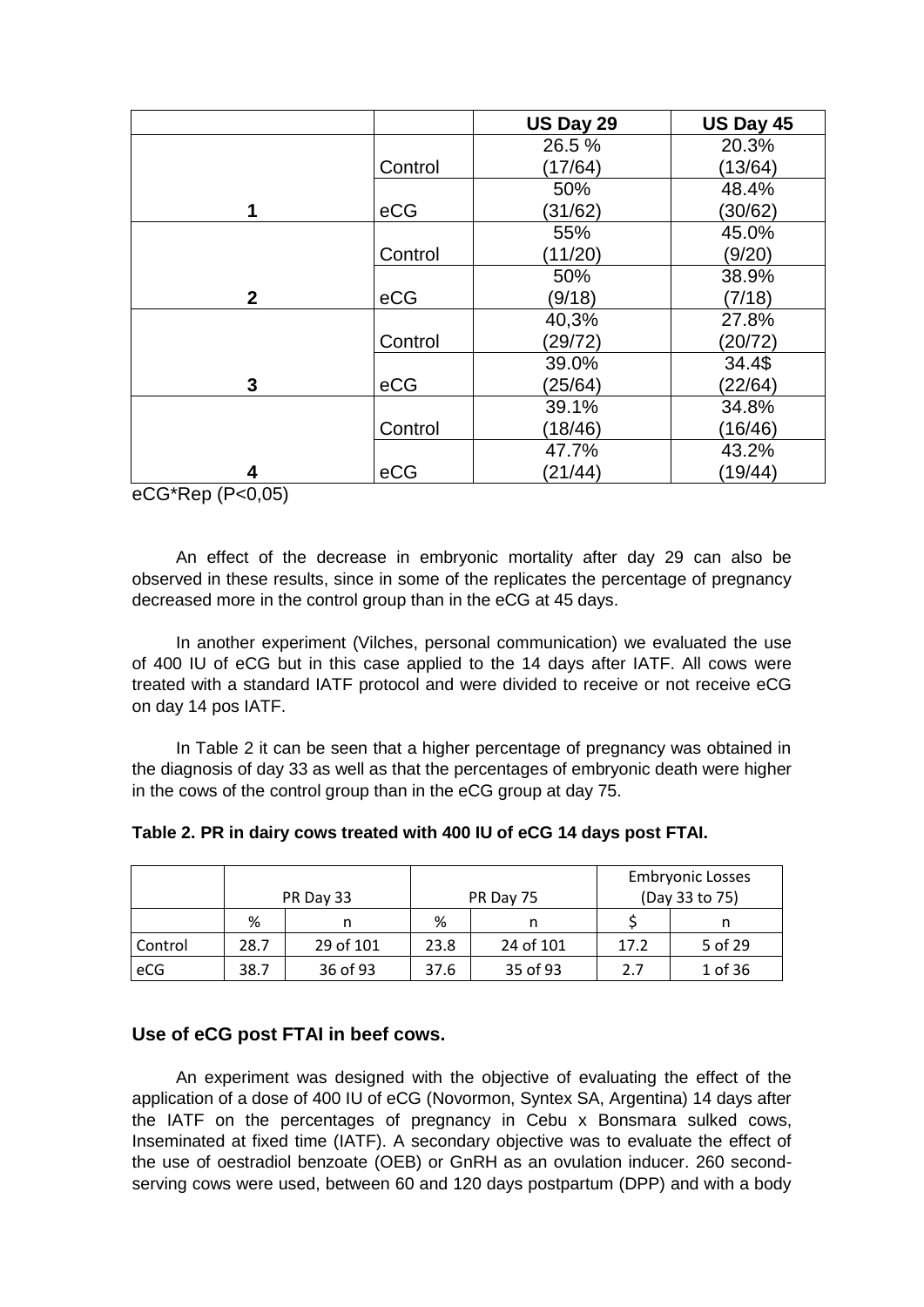condition between 2.0 and 2.5. On the day of treatment initiation (Day 0), the cows were palpated and a percentage of cyclicity of 11% was determined.

All animals received an intravaginal device with progesterone (DIB 0.5, 0.5g progesterone, Syntex SA) at Day 0. At that time the cows were divided to receive one of three treatments. Group E2 cows received 2 mg EB and cows from the GnRH and  $\frac{1}{2}$ GnRH Groups received a dose of 100 μg Gonadorelin (Gonasyn GDR, Syntex). On Day 7 the DIBs were removed from all cows and a dose of 500 μg cloprostenol (Cyclase DL, Syntex) was applied along with 400 IU of eCG (Novormon, Syntex) and the E2 Group cows received 0.5 mg of oestradiol cypionate (Cipiosyn, Syntex). All cows were IATF using semen from one of two bulls between 52 and 56 h after DIB withdrawal.

In addition, the cows of the GnRH Group received a dose of 100 μg of Gonadorelin and those of the Group ½ GnRH 50 μg of Gonadorelin at the time of the IATF. On Day 14 post IATF the cows of the three groups were subdivided into two (3 x 2 factorial) to receive or not a dose of 400 IU of eCG. The diagnosis of gestation was performed at 30 days post IATF by ultrasonography. The data were analyzed by logistic regression, taking into account the effect of the treatment and semen groups used. There were no differences ( $P = 0.16$ ) between the pregnancy percentages of Groups E2 (39/87, 43.7%), GnRH (38/92, 41.3%) and ½ GnRH (25/81; 30.9%).

However, a greater percentage ( $P = 0.02$ ) of pregnancy was obtained in cows treated with eCG on Day 14 post IATF (60/127; 47.2%) versus the Control Group (41/133; 30.8 %). On the other hand, Toro A (77/155; 47.1%) resulted in greater pregnancy (P =  $0.009$ ) than Toro B (28/107; 26.2%). No interactions were found between the variables analyzed (P > 0.1).

|                | eCG Day 14  | <b>Control</b>     | <b>Overall</b> |
|----------------|-------------|--------------------|----------------|
|                | 21/45       | 17/42              | 39/87          |
| E <sub>2</sub> | $(46, 7\%)$ | $(40,5\%)$         | (43,7%)        |
|                | 25/45       | 13/47              | 38/92          |
| <b>GnRH</b>    | (55,6%)     | (27, 7%)           | (41, 3%)       |
|                | 14/37       | 11/44              | 25/81          |
| 1/2 GnRH       | (37,8%)     | (25,0%)            | $(30, 9\%)$    |
|                | 60/127      | 41/133             |                |
| <b>Overall</b> | $(47,2%)^a$ | (30,8%) $^{\rm b}$ |                |

## **Table 3. Effect of the kind of ovulation inducer used and the treatment with eCG 14 days post FTAI sulked cows.**

P=0,02

## **Conclusions**

The use of eCG post-FTAI in beef and dairy cows may be an interesting alternative to reduce embryo mortality. It remains to be determined whether the positive effect of post-FTAI eCG is due to an increase in P4 levels. A series of experiments designed for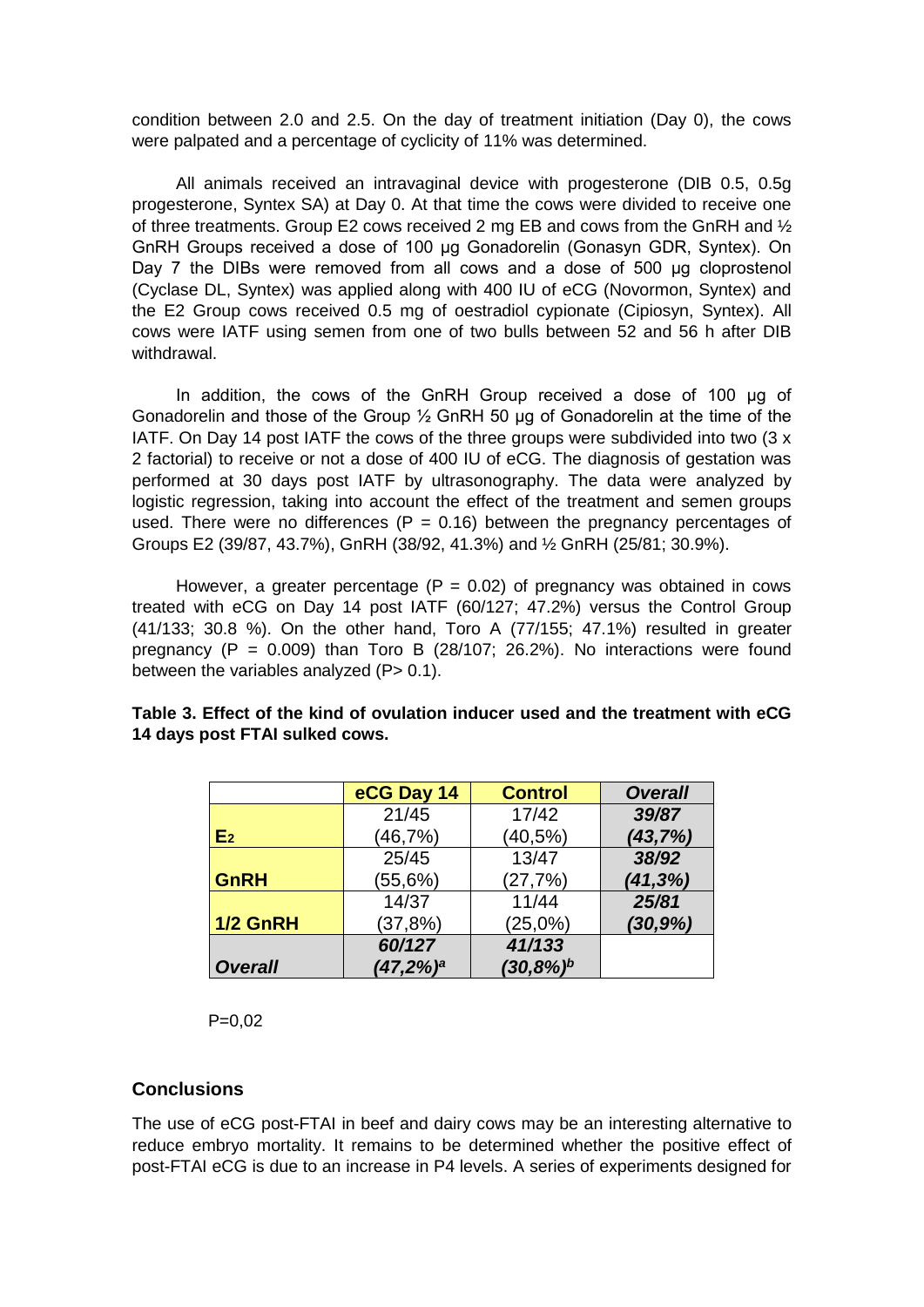this purpose are now underway. Likewise, experiments are carried out to determine the effect of treatment on heifers and embryo recipients.

# **References**

- 1. Thatcher, W.W., Staples, C.R., Danet-Desnoyers, G., Oldick, B., Schmitt, E.P. 1994. Embryo health and mortality in sheep and cattle. J Anim Sci; 72 (Suppl. 3): 16-30.
- 2. Vanroose, G., de Kruif, A., Van Soom, A. 2000. Embryonic mortality and embryo-pathogen interactions. Anim Reprod Sci; 60: 131-143.
- 3. Sreenan, J.M., Diskin, M.G., Morris, D.G. 2001. Embryo survival rate in cattle: a major limitation to the achievement of high fertility. In: Fertility in the high producing dairy cow. 26 Occ Publ Br Soc Anim Sci; 93-104.
- 4. Wathes, D.C. 1992. Embryonic mortality and the uterine environment. J Endocrinol; 134: 321-325.
- 5. Ayelon N. 1978. A review o embryonic mortality in cattle. J Reprod Fert; 54:483-493.
- 6. Forar, A.L., Gay, J.M., Hancock, D.D., Gay, C.C. 1996. Fetal loss frequency in ten Holstein dairy herds. Theriogenology;45:1502-1513.
- 7. Humbolt, P. 2002. Use of pregnancy specific proteins and progesterone assays to monitor pregnancy and determine the timing, frequencies and sources of embryonic mortality in ruminants. Theriogenology; 56:1417:1433.
- 8. Santos, J.E., Thatcher, W.W., Chebel, R.C., Cerri, R.L., Galvao, K.N. 2004. The effect of embryonic death rates in cattle n the efficacy of estrus synchronization programs. Anim Reprod Sci; 82 – 83:513 – 535.
- 9. Santos JEP, Thatcher WW, Pool L, Overton MW. Effect of human chorionic gonadotropin on lutealfunction and reproductive performance of high-producing lactating Holstein dairy cows. J Anim Sci. 2001;79: 2881-2894.
- 10. Stevenson, J.S., Johnson, S.K., Medina-Britos, M.A., Richardson-Adams, A.M., Lamb, G.C. 2003. Resynchronization of estrus in cattle of unknown pregnancy status using estrogen, progesterone, or both. J Anim Sci; 81: 1681-1692.
- 11. Vasconcelos, J.L., Demetrio, D.G., Santos, R.M., Chiari, J.R., Rodrigues, C.A., Sa Filho, O.G. 2006. Factors potentially affecting fertility of lactating dairy cow recipients. Theriogenology; 65:192-200.
- 12. Vasconcelos, J.L.M., Silcox, R.W., Lacerda, J.A., Pursley, J.R., Wiltbank, M.C. 1997. Pregnancy rate, regnancy loss, response to head stress after AI at 2 different times from ovulationin dairy cows. Biol Reprod; 56: 140
- 13. Chebel, R.C., Santos, J.E.P, Cerri, R.L.A., Juchem, S.O., Thatcher, W.W. 2003. Effect of resynchronization with GnRh on day 21 after artificial insemination on pregnancy rate and pregnancy loss in lactating dairy cows. Theriogenology; 60:1389 – 1399.
- 14. Lopez-Gatius F, Santolaria P, Yaniz JL, Hunter RHF. Progesterone supplementation during early fetal period reduces pregnancy loss in highyielding dairy cattle. Theriogenology 2004;62:1529-1535.
- 15. Sartori, R., Gumen, A., Guenther, J.N., Souza, A.H., Caraviello, D.Z., Wiltbank, M.C. 2006. Comparison of artificial insemination versus embryo transfer in lactating dairy cows. Theriogenology; 65:1311-1321.